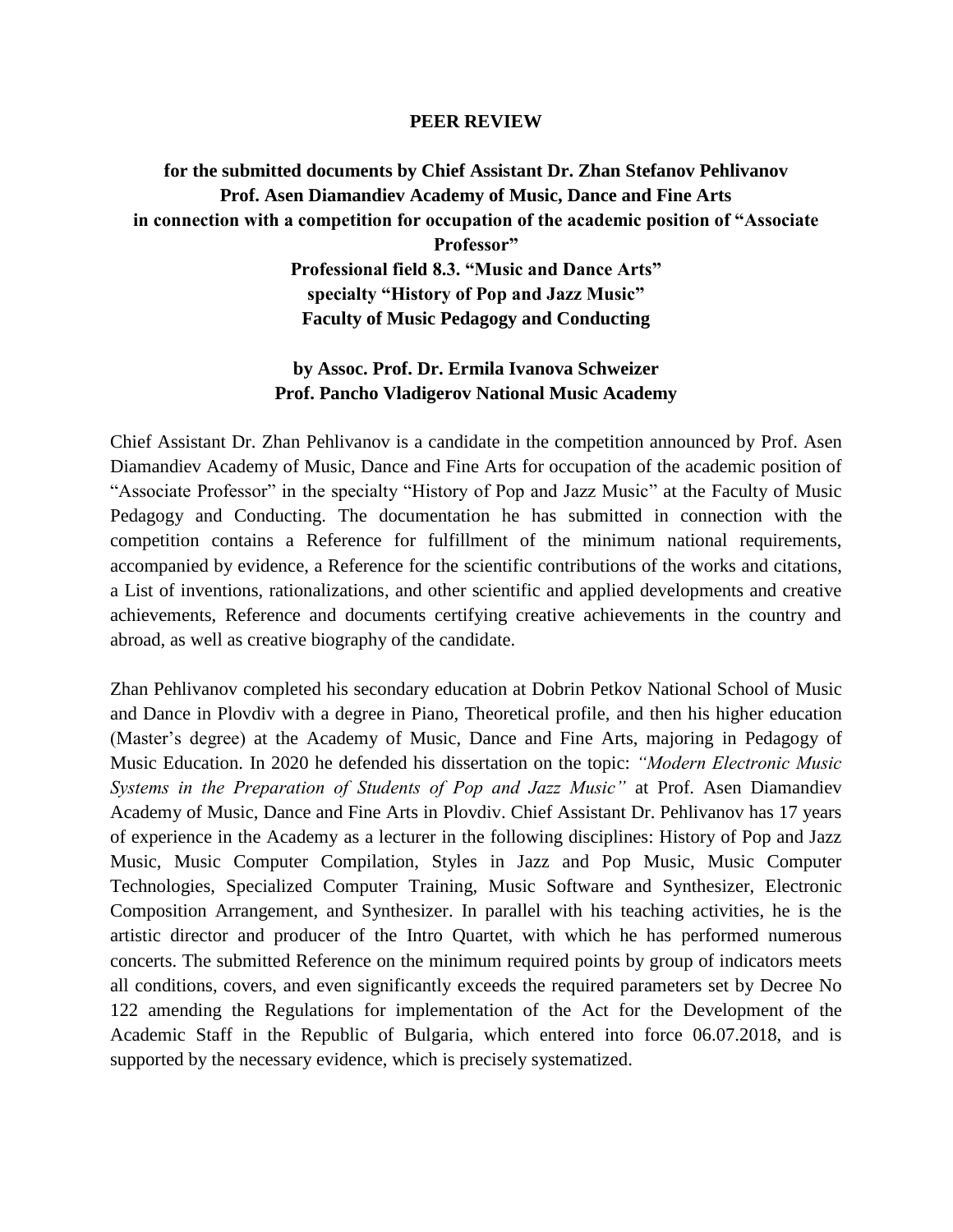In **group C, item 4:** Realized author's product in the field of arts (film, performance, exhibition, concert, producing, etc.), Zhan Pehivanov presents four performances of the Intro Quartet, in which he is artistic director, arranger, and producer:

1. Artistic director, arranger, and producer of a concert performance *"10 years INTRO & ELIKA"*, 17.09.2012, Ancient Theater – Plovdiv;

2. Artistic director, arranger, and producer of a concert performance *"There is Such Country"*, Plovdiv, 18.12.2019, Complex-Hall SILA;

3. Artistic director, arranger, and producer of a concert with the Intro Quartet on the occasion of the National Holiday of the Republic of Bulgaria – March  $3<sup>rd</sup>$  and the  $142<sup>nd</sup>$  anniversary of the Liberation, University of Warsaw, Kolumnowa Hall, 03.03.2020;

4. Artistic director, arranger, and producer of a concert with the Intro Quartet, related to the presidency of the Republic of Bulgaria in the Council of the European Union, Embassy of the Republic of Bulgaria in Paris, Large Ballroom, 30.01.2018.

In **group D, item 7**: Published book on the basis of a defended dissertation for the award of educational and scientific degree "Doctor", Zhan Pehlivanov presents the book *"History, Theory and Styles in Pop, Rock and Jazz Music. Digital Sound Technologies. Digital Audio Workstations"*, Prof. Asen Diamandiev Academy of Music, Dance and Fine Arts – Plovdiv, 2021, FastPrintBooks 2021, ISBN: 978-954-2963-73-8, 167 pages, formed as a textbook for students studying the history of pop and jazz music.

I support and confirm the scientific contributions of the book by Zhan Pehlivanov, which covers and systematizes the most important periods in the development of pop and jazz music and prepares students as competent music specialists and future music teachers. Combined with introducing students to the use of digital sound technologies and digital audio workstations, I find this textbook particularly relevant and practical, given the past school year, which we were forced to spend in a pandemic environment and in which digital skills and forms of training proved their inevitability.

**Under item 9**: Articles and reports published in specialized publications in the field of arts, the candidate includes three publications:

1. *"Creation of Interest in Classical Music Through the Perception of Musical Works Arranged with the Musical Means of Expression of Popular Music"* – Science, Education, and Innovation in the Field of Art Second International Scientific Conference, 24.10.2019 –26.10.2019, Academy of Music, Dance and Fine Arts, ISBN: 978-954-2963-56-1, pp. 88-93;

2. *"Multimedia and Contemporary Music Pedagogy"* – The Teacher of the Future – Ninth International Scientific Conference, 17.06.2016 – 19.06.2016, Durres, Republic of Albania, ISBN: 1857-92, pp. 389 – 392;